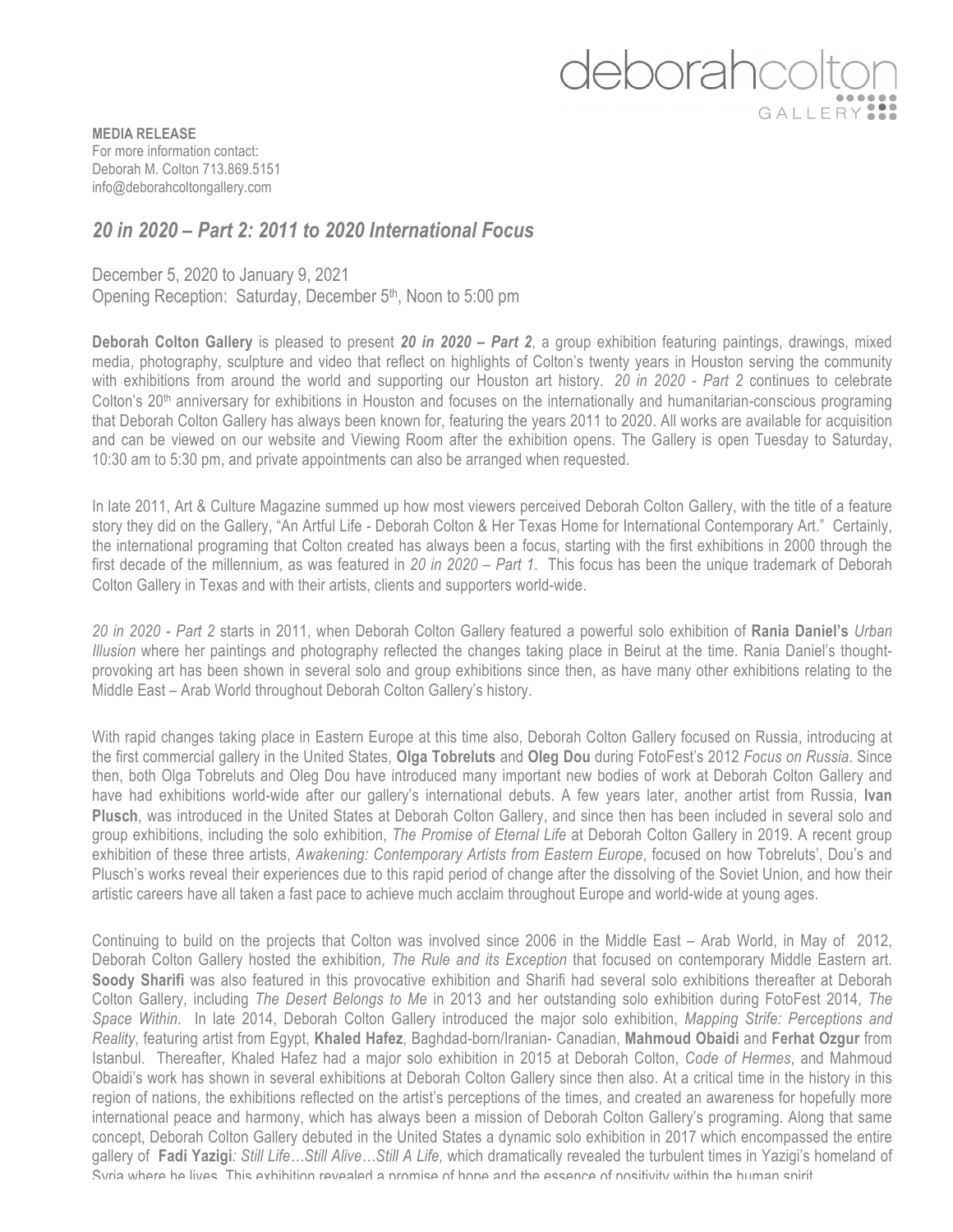To expand on the concept further, after Fadi Yazigi's exhibition that revealed the positive strength of the human spirit, Deborah Colton Gallery did a series of exhibitions to further emphasize this. In 2017, **Satish Gupta**, from India, was introduced at the Gallery in the exhibition, *Visions*. Also included in this exhibition was **Amita Bhatt**, **Sharon Kopriva** and **Susan Plum**. *Visions* explored the journey of these four artists coming from different backgrounds and how they reveal spirituality in their works. Although Satish Gupta was the main focus of this exhibition, which introduced his work in the United States for the first time, all three other artists have had major solo exhibitions that encompassed the entire gallery at Deborah Colton Gallery since then. **Susan Plum's** conceptually and physically complex art has been influenced by her time in India, Nepal, Thailand and Mexico. With an expansive cosmic, universal vision, her solo exhibition, *Soul Retrieval,* was based on our reconnecting, healing and bringing harmony and balance to the earth on micro and macro levels of existence. Native Houstonian, **Sharon Kopriva**, has been showing at Deborah Colton Gallery since 2010 and has also had exhibitions world-wide during the past many decades. Kopriva's solos at Deborah Colton Gallery, *Illuminations* in 2014 and *Mediations, Migrations and Muses* in 2019, both focused on the search for spirituality and light in the forest and fields where Kopriva finds her inspiration. In an earlier solo exhibition at our gallery in 2011, *Cathedrals, Phantoms and Naked Dogs*, Kopriva also addressed tragic events that have happened throughout history to the human race, but always revealed a hope for more light and better times to come in the future. **Amita Bhatt's** first solo at Deborah Colton Gallery was in 2019, *Between Light and Shadow,* where Bhatt dug into world philosophies and mythologies to answer questions pertaining to our political as well as personal belief systems. Armed with humor, paradox, symbolism and mythology, Bhatt's work has always created complex worlds that implode and explode as she encouraged her audience to reflect on the endless cycles of conception and annihilation, highlighting the impermanence of all things.

Internationally accomplished artist, **Angelbert Metoyer** has been shown at Deborah Colton Gallery since 2008 and has had several solo exhibitions including at the gallery, including *Babies: Walk on Water* in 2013, *Seasons of Heaven* in 2015 and *Real Eyes (Realize) – An Artist Survey* in 2018. Metoyer's work constantly looks at a universal vison based on the past, present and far into the future. His work turns the attention beyond ideas of self-identity and personal experiences to notions of universal truths, metaphysics and questions about the human soul.

**Lowell Boyers**, who has shown with the gallery since 2004 with several solo exhibitions, also reveals a type of universal spirituality and internal self-actualization that exists in all humans, as we connect and live within nature on earth together at this moment in time. Works from Boyer's most recent 2019 solo exhibition, *Inscapes*, beautifully emphasized this, as his art continues to transcend. **Daniel Kayne's** work also reveals a pure, universal spirituality and kindness towards humanity.

Fascinated by the intrinsic order and beauty of nature, **Grayson Chandler's** work attempts to capture and abstract its character in a manner that is recognizable, yet unfamiliar. Deeply curious about the forces that govern human reason and faith, his work probes the amphibious network linking logic, intuition, consciousness, and emotion. Introduced by Deborah Colton Gallery in 2017 with his solo exhibition, *Tautologies & Memoir*, Chandler has been included in several group exhibitions and has had two other solos, *Cocoon* in 2019 and *Telos: After Thought* in 2020.

**Dorothy Hood** has always been known for creating epic paintings that evoked the limitless skies and psychic voids of space, years ahead of NASA images. Hood captured the earth's natural beauty through her worldwide travels, with vast horizons looking far into the universe. Deborah Colton Gallery hosted the first solo exhibition of Hood's works in Houston since 1990's, *Select Paintings by Dorothy Hood* in 2016. Since then, Hood's work has been exhibited at Deborah Colton Gallery close to a dozen times, including *Cosmic Attraction: Dorothy Hood & Don Redm*an in 2018, and *Earth & Space: Dorothy Hood & Daniel Kayne* in 2020.

**Molly Gochman,** an interdisciplinary, conceptual artist and activist based in New York City, has been showing at Deborah Colton Gallery for over a decade. Gochman's *Lullabies* that was exhibited as a solo exhibition both at Deborah Colton Gallery and the MAC in Dallas in 2011, interweaved photography, sculpture, video and audio into an introspective and thought-producing installation. Gochman's solo exhibition *Drenched* during FotoFest 2018, explored through the contexts of Houston after Hurricane Harvey and India after the monsoon rains, the myriad of ways that water works to build, destroy, connect, devour, and grow. Looking at damaged photography from storms of homes created on aluminum and sculptures of fabric that reminded Gochman of India revealed the story. Gochman created a series of Panels discussing the negative effects this damage did to the human condition and offered healing events also during the length of the exhibition.

Japanese born, **Noriko Shinohara**, moved to the United States in 1972 and has revealed her journey with her artist husband, Ushio Shinohara, with humor, in her "Cutie and the Bullie" Series. Born in Tokyo, Japan, **Ushio Shinohara** is a Japanese Neo-Dadaist artist and International Pop painter, who has lived and worked in the United States since 1969. Ushio and Noriko were